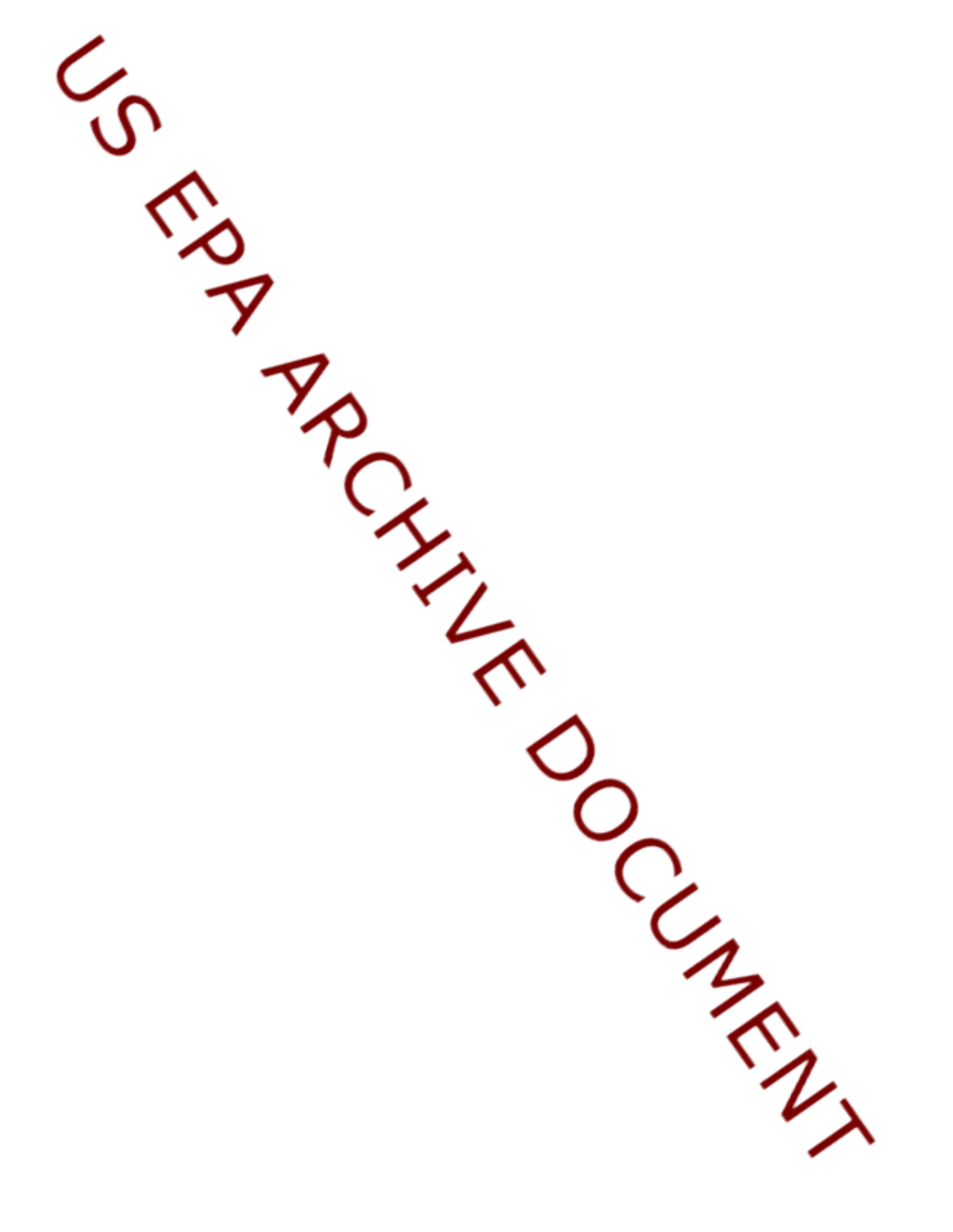| THE ENVIRONMENTAL TECHNOLOGY VERIFICATION |  |
|-------------------------------------------|--|
| <b>PROGRAM</b>                            |  |
| EIV                                       |  |
|                                           |  |





## **Verification Statement**

| <b>TECHNOLOGY TYPE:</b> | ANODIC STRIPPING VOLTAMMETRY                  |                                              |  |
|-------------------------|-----------------------------------------------|----------------------------------------------|--|
| <b>APPLICATION:</b>     | <b>MEASUREMENT OF LEAD IN DUST WIPES</b>      |                                              |  |
| <b>TECHNOLOGY NAME:</b> | <b>Scanning Analyzer SA-5000 System</b>       |                                              |  |
| <b>COMPANY:</b>         | <b>Palintest</b>                              |                                              |  |
| <b>ADDRESS:</b>         | 21 Kenton Lands Road<br>Erlanger, KY 41018    | PHONE: (859) 341-7423<br>FAX: (859) 341-2106 |  |
| WEB SITE:<br>$E-MAIL:$  | www.palintestusa.com<br>info@palintestusa.com |                                              |  |

The U.S. Environmental Protection Agency (EPA) has created the Environmental Technology Verification Program (ETV) to facilitate the deployment of innovative or improved environmental technologies through performance verification and dissemination of information. The goal of the ETV Program is to further environmental protection by substantially accelerating the acceptance and use of improved and cost-effective technologies. ETV seeks to achieve this goal by providing high-quality, peer-reviewed data on technology performance to those involved in the design, distribution, financing, permitting, purchase, and use of environmental technologies.

ETV works in partnership with recognized standards and testing organizations and stakeholder groups consisting of regulators, buyers, and vendor organizations, with the full participation of individual technology developers. The program evaluates the performance of innovative technologies by developing test plans that are responsive to the needs of stakeholders, conducting field or laboratory tests (as appropriate), collecting and analyzing data, and preparing peer-reviewed reports. All evaluations are conducted in accordance with rigorous quality assurance protocols to ensure that data of known and adequate quality are generated and that the results are defensible.

Oak Ridge National Laboratory (ORNL) is one of the verification organizations operating under the Advanced Monitoring Technology (AMT) Center. AMT, which is administered by EPA's National Exposure Research Laboratory (NERL), is one of six technology areas under ETV. In this verification test, ORNL evaluated the performance of lead in dust wipe measurement technologies. This verification statement provides a summary of the test results for Palintest's Scanning Analyzer SA-5000 system.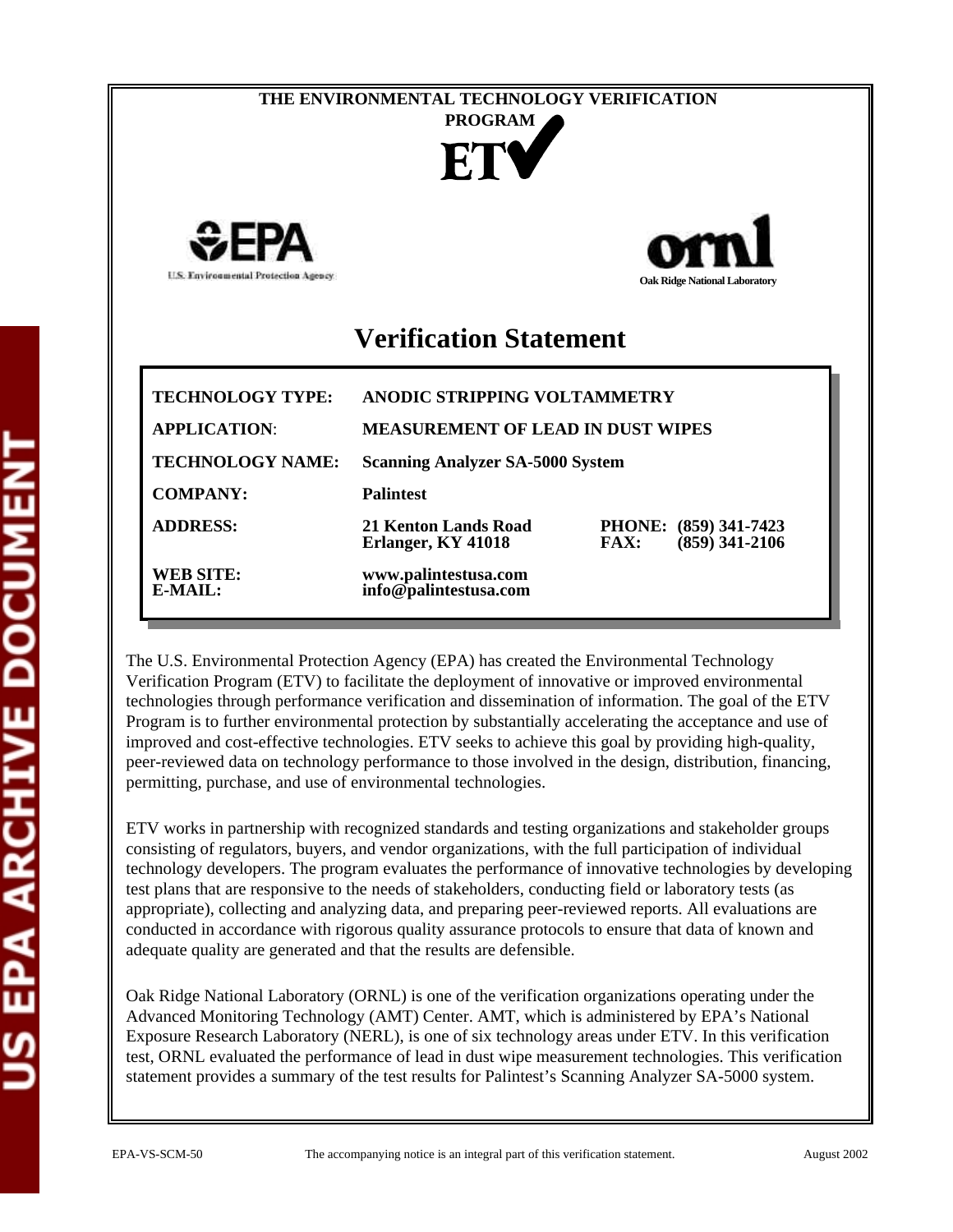## **VERIFICATION TEST DESCRIPTION**

This verification test was designed to evaluate technologies that detect and measure lead in dust wipes. The test was conducted at the Capitol Community Technical College in Hartford, CT, from November 5 through November 9, 2001. The vendors of commercially-available, field portable technologies blindly analyzed 160 dust wipe samples containing known amounts of lead, ranging in concentration from  $\leq$  2 to  $1,500 \mu$ g/wipe. The experimental design was particularly focused on important clearance levels, such as those identified in the Code of Federal Regulations of 40, 250, and 400  $\mu$ g/ft<sup>2</sup>. The samples included wipes newly-prepared and archived from the Environmental Lead Proficiency Analytical Testing Program (ELPAT). These samples were prepared from dust collected in households in North Carolina and Wisconsin. Also, newly-prepared samples were acquired from the University of Cincinnati (UC). The UC dust wipe samples were prepared from National Institute of Standards and Technology (NIST) Standard Reference Materials (SRMs). The results of the lead analyses generated by the technology were compared with results from analyses of similar samples by conventional laboratory methodology, in a laboratory that was recognized as proficient by the National Lead Laboratory Accreditation Program (NLLAP) for clearance testing. Details of the test, including a data summary and discussion of results, may be found in the report entitled *Environmental Technology Verification Report: Lead in Dust Wipe Detection Technology— Palintest, Scanning Analyzer SA-5000 System,* EPA/600/R-02/057.

## **TECHNOLOGY DESCRIPTION**

The Scanning Analyzer SA-5000 system uses the electrochemical technique of stripping analysis to specifically determine the concentration of lead in a solution. Anodic stripping analysis is a two step process. The first step is called the deposition step and involves the electro-deposition of lead into a disposable mercury-film electrode. The deposition is achieved by cathodic deposition at a fixed potential and time. Following the fixed deposition time, the system enters the second step, the stripping or measurement step. The stripping step involves scanning the potential anodically using a potential-time waveform. During this anodic scan the deposited lead is reoxidized and stripped out of the electrode. The current and potential are measured during the anodic scan and the resulting voltammogram contains a peak whose potential is specific to lead and whose height is proportional to the concentration of lead in the solution. The peak height is converted from a current to a concentration using one of many calibration curves stored in the instrument. No user calibration is required because each batch of electrodes is checked during manufacture and assigned an eight figure calibration code. The calibration code is used to select the calibration curve which matches the electrode batch. Reporting limits during this verification test were  $25 \mu g/wipe$ .

## **VERIFICATION OF PERFORMANCE**

The following performance characteristics of the SA-5000 were observed:

*Precision:* Precision—based on the average percent relative standard deviation—was 6%.

*Accuracy:* Accuracy was assessed using the estimated concentrations of the ELPAT and UC samples. The average percent recovery value for all samples reported above 25  $\mu$ g/wipe was 86%. This negative bias is statistically significant, but within the acceptable bias range of  $100\% \pm 25\%$ .

*Comparability:* A comparison of the SA-5000 results and the NLLAP-recognized laboratory results was performed for all samples (ELPAT and UC) that were reported above 25  $\mu$ g/wipe. The correlation coefficient (*r*) for the comparison of the entire dust wipe data set was 0.995 [slope (*m*) = 0.93, intercept = 3.74], indicating good agreement with the NLLAP laboratory data.